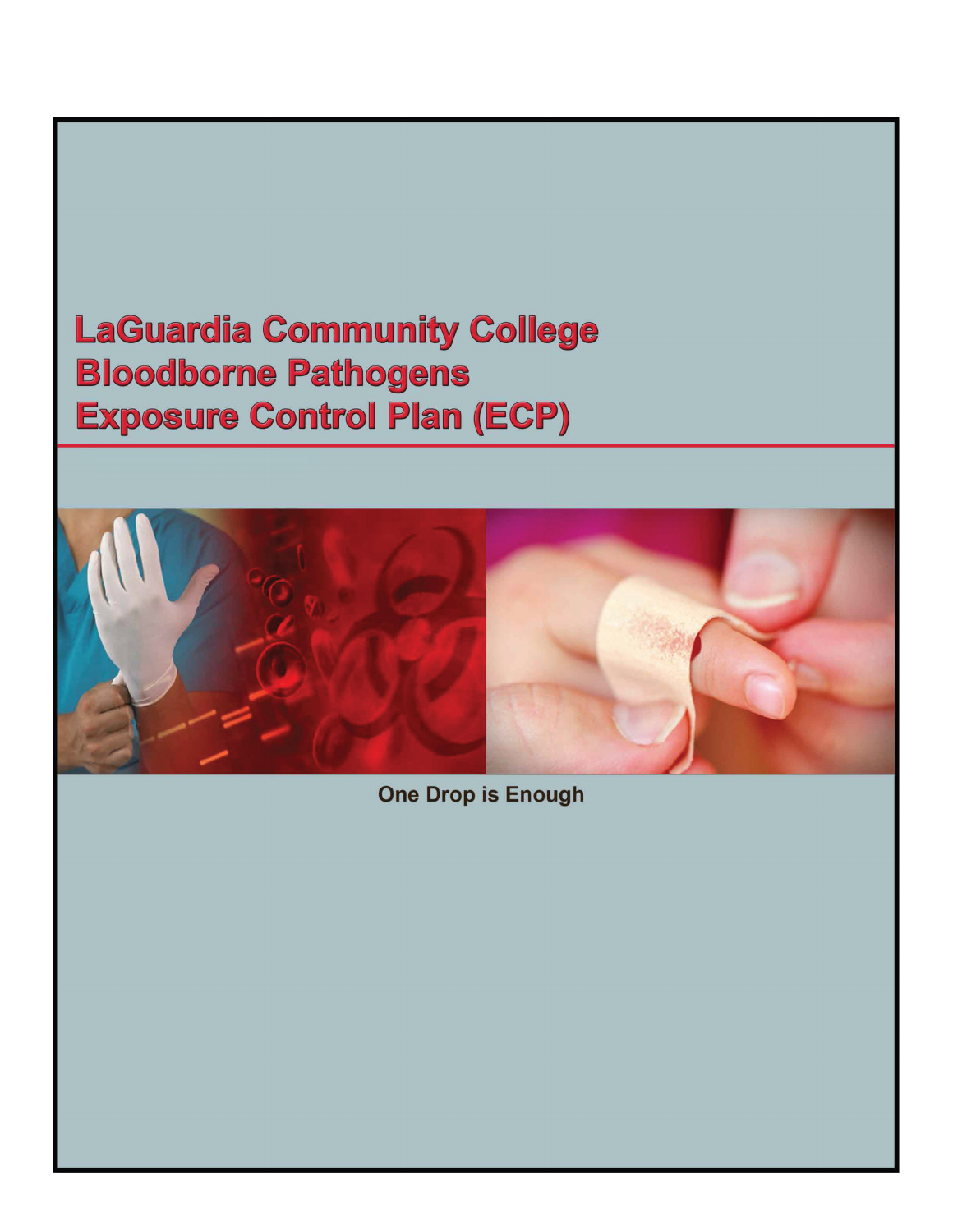



# **Table of Contents**

| 3  |
|----|
| 4  |
| 4  |
| 4  |
| 5  |
| 5  |
| 5  |
| 5  |
| 5  |
| 6  |
| 7  |
| 7  |
| 8  |
| 8  |
| 9  |
| 10 |
| 10 |
| 11 |
| 11 |
| 11 |
| 12 |
| 13 |
| 14 |
|    |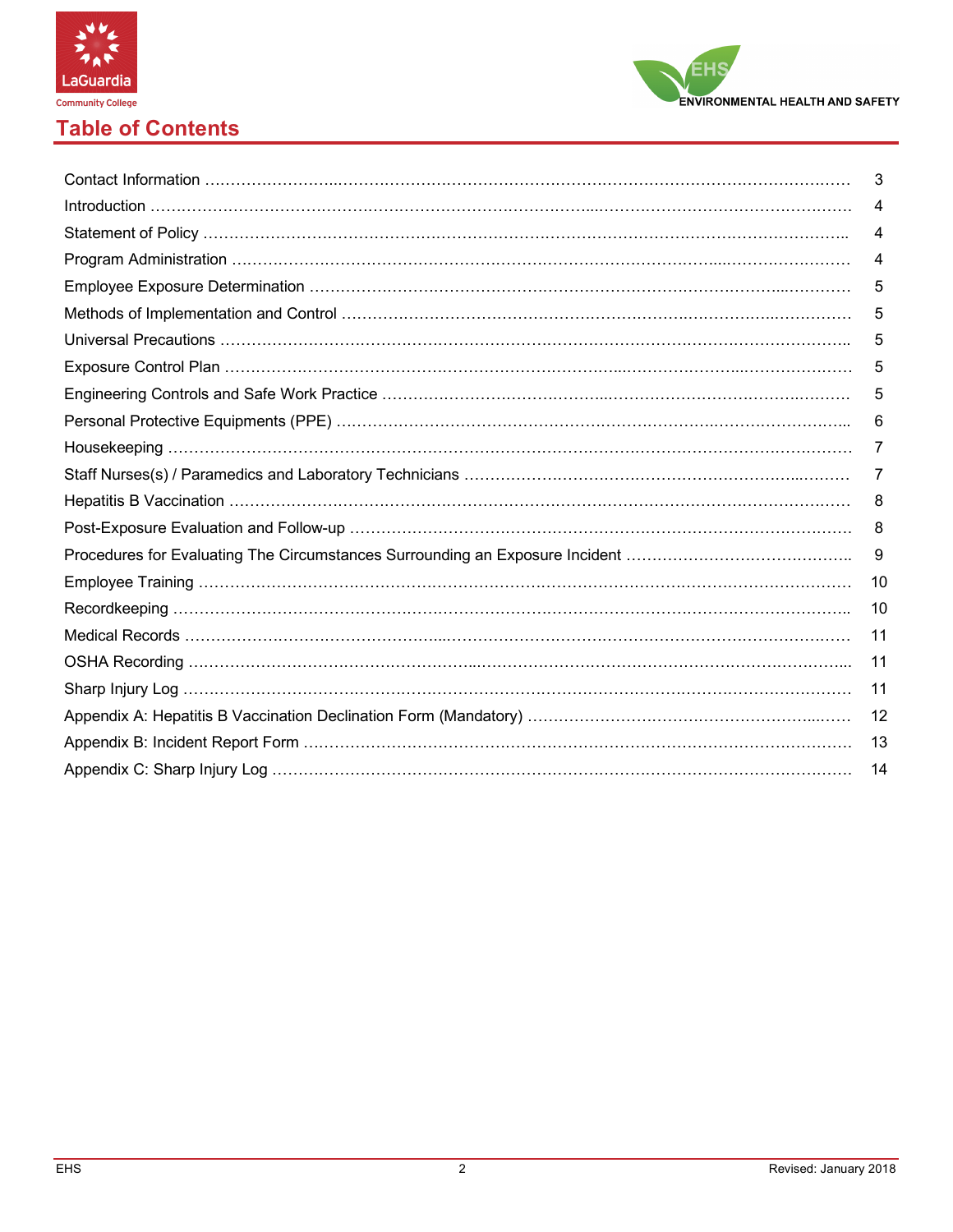

**Contact Information**



# **Peter Jayasekara**

**Environmental Health and Safety Officer** E409 718-482-5507 pjayasek@lagcc.cuny.edu

#### **Denise Gomez**

**Environmental Health and Safety Specialist** E409 718-482-5507 degomez@lagcc.cuny.edu

# **Lhamo Tshering**

**Chemical Hygiene Officer**

M219 718-482-5772 ltshering@lagcc.cuny.edu

# **Luz Ruyol**

**Health Center** MB40 718-482-5280 lruyol@lagcc.cuny.edu

# **Andrea L. Cambridge**

**Human Resources** E407 718-482-5086 acambridge@lagcc.cuny.edu

# **In The Event of an Emergency on Campus:**

# **Call Public Safety (718) 482-5555 / (Extension 5555)**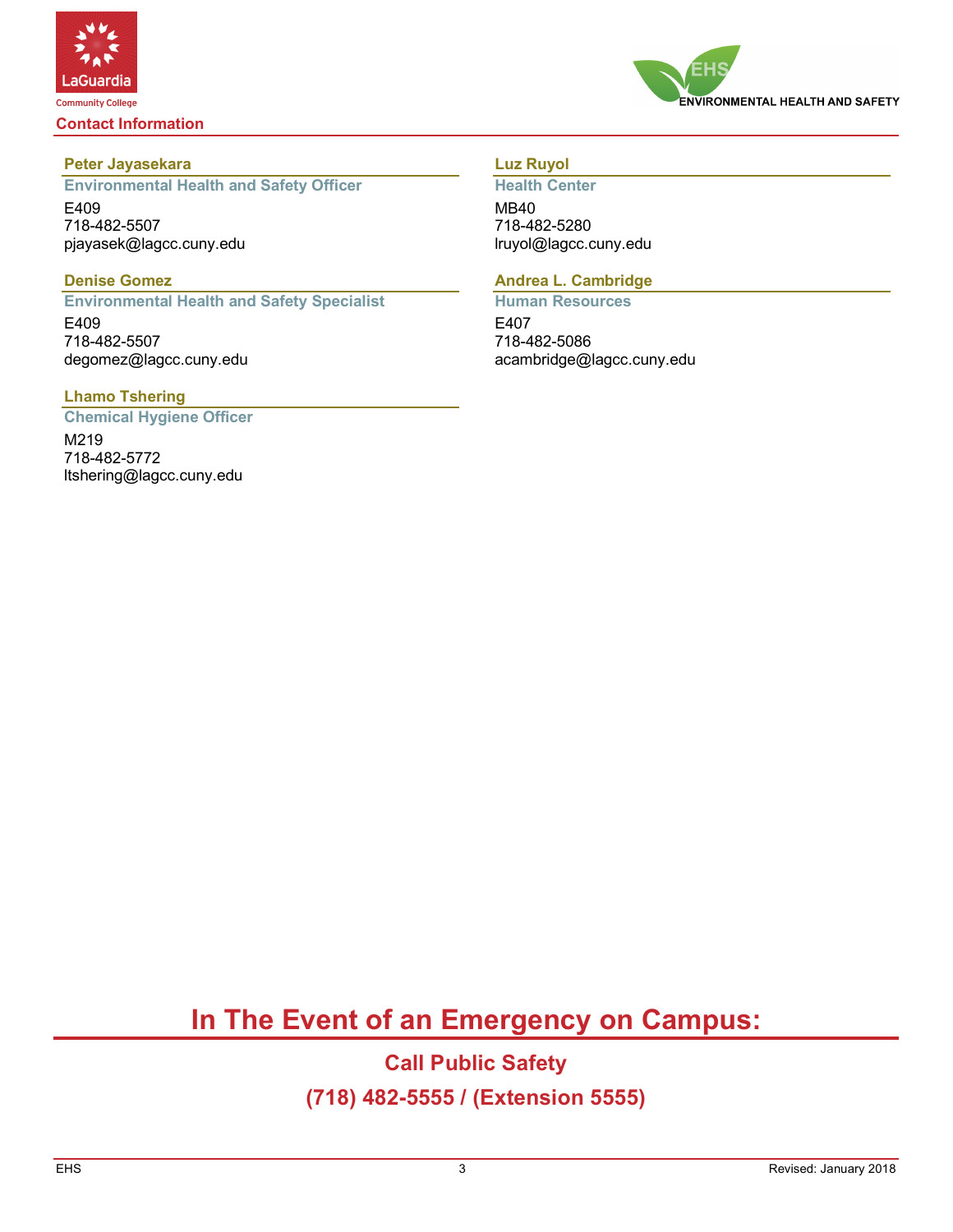



The following Exposure Control Plan includes all elements required by the OSHA Bloodborne Pathogens Standard ("BBP", 29 CFR 1910.1030). The intent of this document is to provide LaGuardia Community College a written exposure control plan that complies with the OSHA Standard for Bloodborne Pathogens. The statements, conditions and requirements in this document are considered policy, and as such, compliance is mandatory.

#### **Statement of Policy**

LaGuardia Community College ("LGCC") is committed to providing a safe and healthy work environment for all employees. In pursuit of this goal, the following Exposure Control Plan ("ECP") is provided to eliminate or minimize occupational exposure to bloodborne pathogens in accordance with OSHA standard 29 CFR 1910.1030, "Occupational Exposure to Bloodborne Pathogens." The ECP is a key document to assist LGCC in implementing and ensuring compliance with the standard, thereby protecting our employees. This ECP includes:

- Determination of employee exposure
- Implementation of various methods of exposure control, including:
	- Universal precautions
	- Engineering and work practice controls
	- Personal protective equipment
	- **Housekeeping**
	- **Hepatitis B vaccination**
	- Post-exposure evaluation and follow-up
	- Communication of hazards to employees and training
	- Recordkeeping
	- Procedures for evaluating circumstances surrounding exposure incidents

Implementation methods for these elements of the standard are discussed in the subsequent pages of this ECP.

#### **Program Administration**

Peter Jayasekara, Director of Environmental Health and Safety is responsible for implementation of the ECP. The Environmental Health and Safety Office (EHSO) will maintain, review, and update the ECP at least annually, and whenever necessary to include new or modified tasks and procedures. The EHSO is located in the E Building, Room E409 and can be reached at 718-482-5507

The following is a description of the EHSO's responsibilities:

- Ensure all necessary personal protective equipment (PPE), engineering controls (e.g., sharps containers), labels, and red bags are available in adequate quantities and in the appropriate size as required by the standard.
- Ensure that all medical actions required by the standard are performed and that appropriate employee health and PESH/OSHA records are maintained.
- Provide training, maintain documentation of trainings, and make the written ECP available to employees, PESH, OSHA, and NIOSH representatives.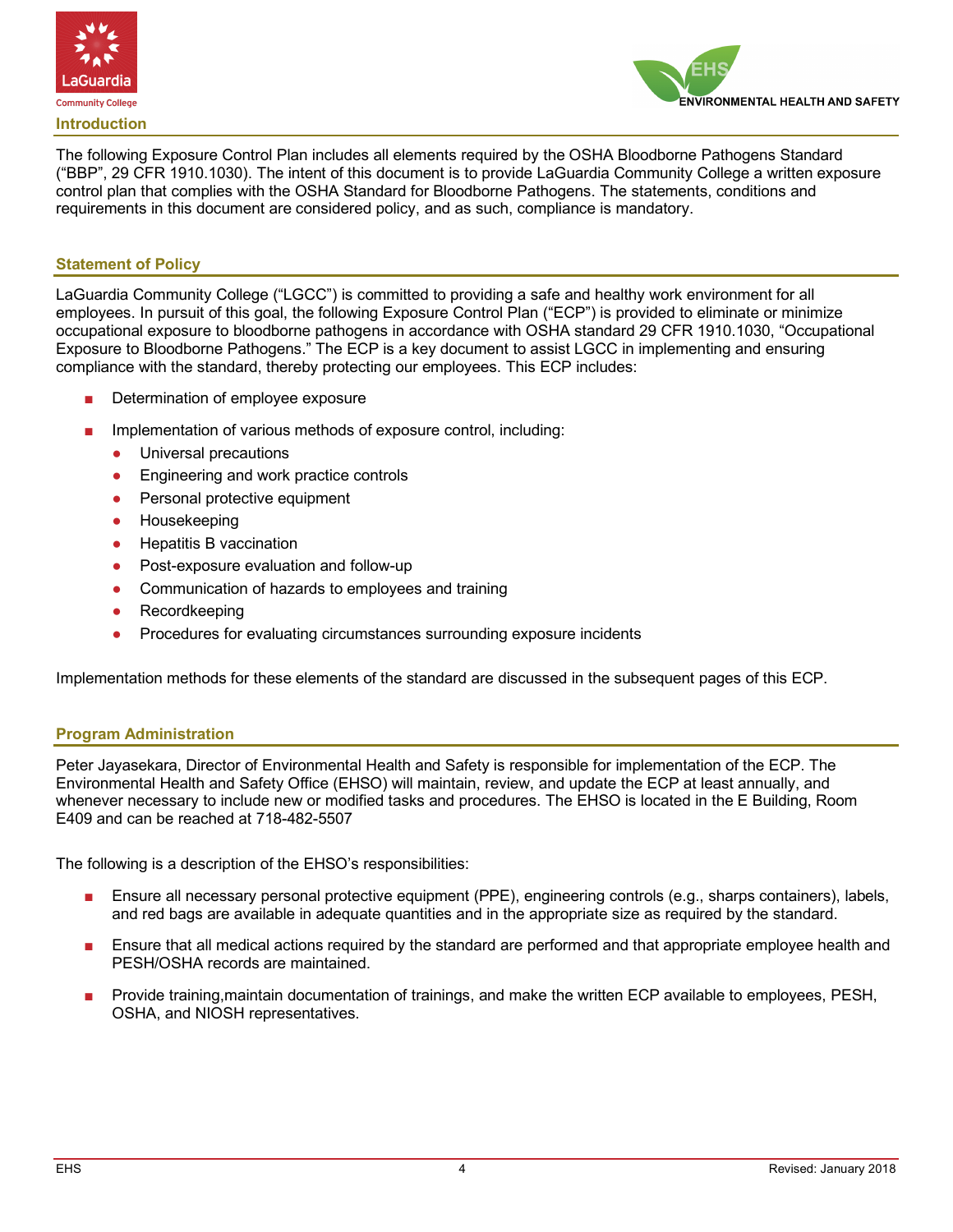

#### **Employee Exposure Determination**



The following is a list of all job classifications at our establishment in which employees may have occupational exposure to BBP:

| <b>Title</b>                       | <b>Job Task</b>                                                                                                      |  |  |
|------------------------------------|----------------------------------------------------------------------------------------------------------------------|--|--|
| <b>Custodians</b>                  | Handling blood contaminated feminine sanitary products; cleanup of<br>spills involving bodily fluids including blood |  |  |
| <b>Staff Nurses(s)/ Paramedics</b> | Contact with ill patients; handling potentially infected substances                                                  |  |  |
| <b>Public Safety Officers</b>      | Contact with individuals and during physical conflict resolution                                                     |  |  |
| <b>Professors/Instructors</b>      | Drawing human blood samples; collecting or handling swabs of human<br>specimens; analyzing human blood               |  |  |
| <b>Life Guards</b>                 | Contact with ill or injured patrons                                                                                  |  |  |
| <b>Laboratory Technicians</b>      | Drawing human blood samples; collecting or handling swabs of human<br>specimens; analyzing human blood               |  |  |

#### **Methods of Implementation and Control**

#### **Universal Precautions**

All employees will utilize universal precautions. Universal precaution is defined as the treatment of all human blood and certain human body fluids with the assumption to be infectious for Human Immunodeficiency Virus (HIV), Hepatitis B Virus (HBV) and other potentially infectious materials.

#### **Exposure Control Plan**

Employees covered by the bloodborne pathogens standard receive an explanation of this ECP during their initial training session. It will also be reviewed in their annual refresher training. All employees can review this plan at any time during their work shifts by contacting The Environmental Health and Safety Office. We will review and update the ECP annually or more frequently, if necessary, to reflect any new or modified tasks and procedures that affect occupational exposure and to reflect new or revised employee positions with occupational exposure.

#### **Engineering Controls and Work Practices**

Engineering controls and work practice controls will be used to prevent or minimize exposure to bloodborne pathogens. The specific engineering controls and work practice controls used are listed below:

- Non glass capillary and vacuum tubes
- Needleless collection systems
- Needle Safe II recapping device (uncontaminated/sterile syringes only)
- Rigid puncture resistant sharps disposal containers
- Biological Safety Cabinets (minimum, Type 2)
- Hand washing / Sanitizer stations
- Self sheathing needles
- Hand tools (brooms, dustpans) for handling spent feminine hygiene products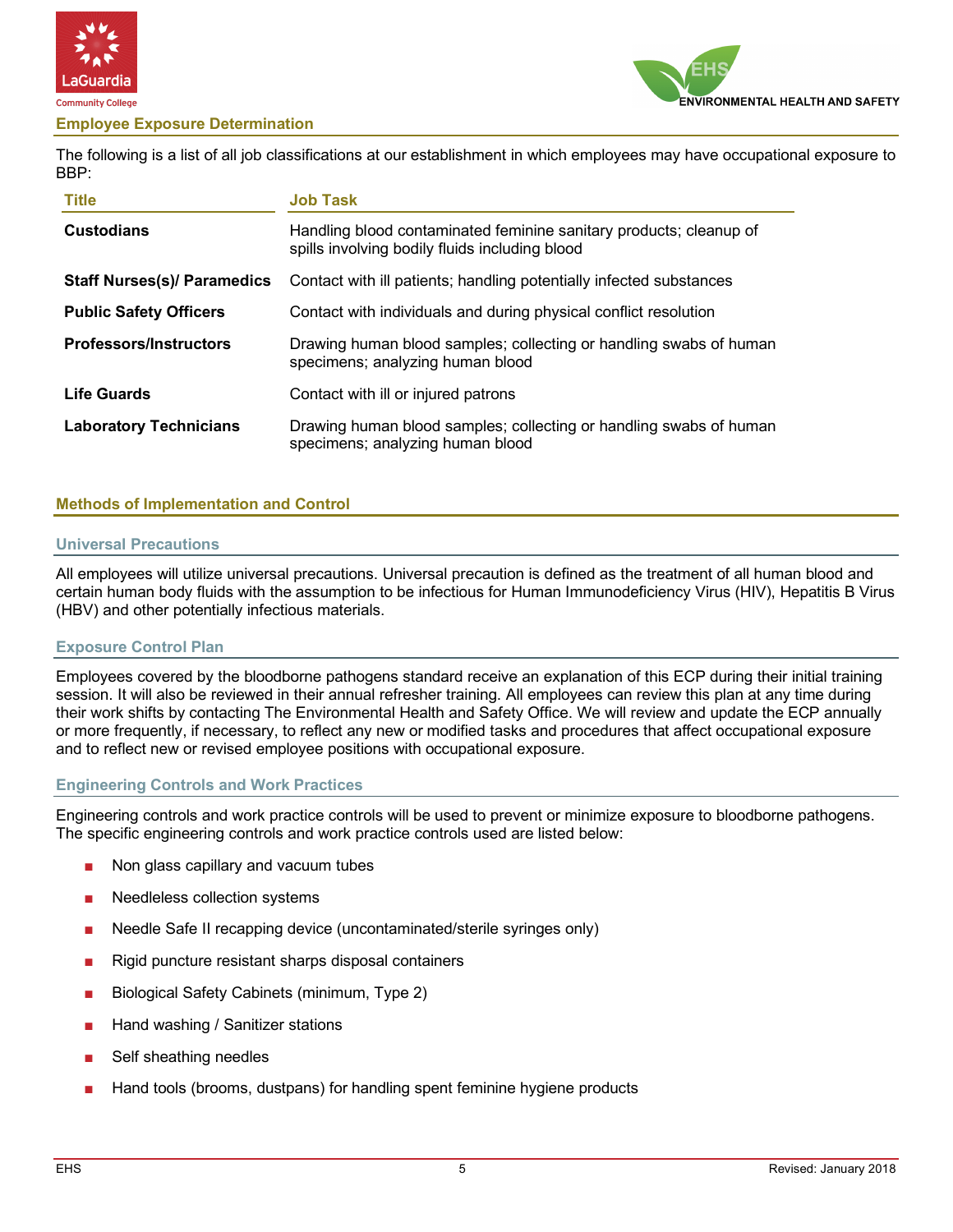



Sharps disposal containers are inspected and maintained or replaced by the users as needed to prevent overfilling. Care shall be exercised in handling the containers.

This facility identifies the need for changes in engineering controls and work practices through review of OSHA records, employee interviews, committee activities, etc. We will evaluate new procedures and new products regularly by continually reviewing the process, reviewing literature, obtaining information from products and vendors.

# **Personal Protective Equipment (PPE)**

PPE is provided to our employees at no cost to them. Each department is responsible for procuring the correct PPE for their employees. Training in the use of the appropriate PPE for specific tasks or procedures is provided by the Environmental Health and Safety Officer/Program Administrator.

PPE is located in the various laboratories and department stockrooms. Department supervisors are responsible for ensuring that adequate PPE is available to their employees.

All employees using PPE must observe the following precautions:

- Wash hands immediately or as soon as feasible after removing gloves or other PPE.
- Remove PPE after it becomes contaminated and before leaving the work area.
- Used / contaminated PPE must be disposed of in the Regulated Medical Waste containers, or red bags provided to you.
- Appropriate gloves will be worn when it is reasonably anticipated that there may be hand contact with blood or other potentially infectious material (OPIM), and when handling or touching contaminated items or surfaces; replace gloves if torn, punctured contaminated, or if their ability to function as a barrier is compromised.
- Utility gloves may be decontaminated for reuse if their integrity is not compromised; discard utility gloves if they show signs of cracking, peeling, tearing, puncturing, or deterioration.
- Never wash or decontaminate disposable gloves for reuse.
- Wear appropriate face and eye protection when splashes, sprays, spatters, or droplets of blood or OPIM pose a hazard to the eye, nose, or mouth.
- Remove immediately or as soon as feasible any garment contaminated by blood or OPIM, in such a way as to avoid contact with the outer surface
- Used non disposable personal protective equipment such as face shields and eye protections shall be decontaminated with a disinfectant liquid, such as a dilute bleach solution or commercial disinfectant wipes.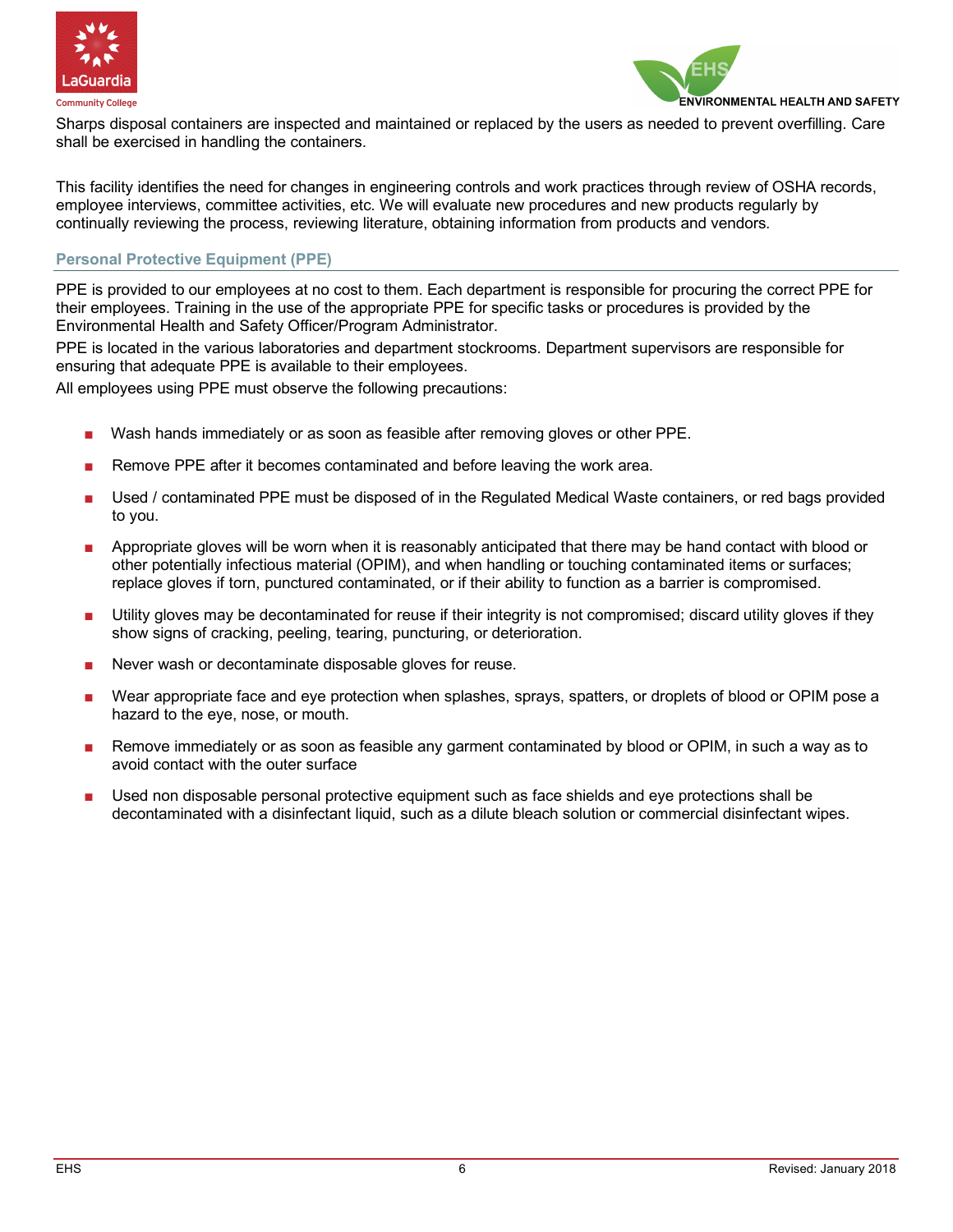

**Housekeeping**



Regulated waste is placed in containers which are closable, constructed to contain all contents and prevent leakage, appropriately labeled or color-coded and closed prior to removal to prevent spillage or protrusion of contents during handling.

Sharps disposal containers are available at the relevant departmental stockrooms and inside the supply areas of each individual laboratory covered under this plan.

Full sharps disposal containers are sealed. Care shall be exercised in handling these containers. Containers are not to be filled over approximately 85% of it's capacity. Any excess content shall not be forced inside the sharps disposal containers.

Broken glassware that may be contaminated should only be picked up using mechanical means, such as a brush and dustpan. Contaminated glassware must be disposed of in rigid puncture proof regulated waste containers along with sharps.

### **Staff Nurses(s)/ Paramedics and Laboratory Technicians**

#### **Labels**

The following labels are used in this facility:







The Environmental Health and Safety Officer is responsible for ensuring that warning labels are affixed, or red bags are used as required if regulated waste or contaminated equipment is brought into the facility. Employees are to notify the EHSO if they discover regulated waste containers, refrigerators containing blood or OPIM, contaminated equipment, etc., without proper label.

It is the responsibility of individual programs to purchase supplies and material to comply with the requirements of this program.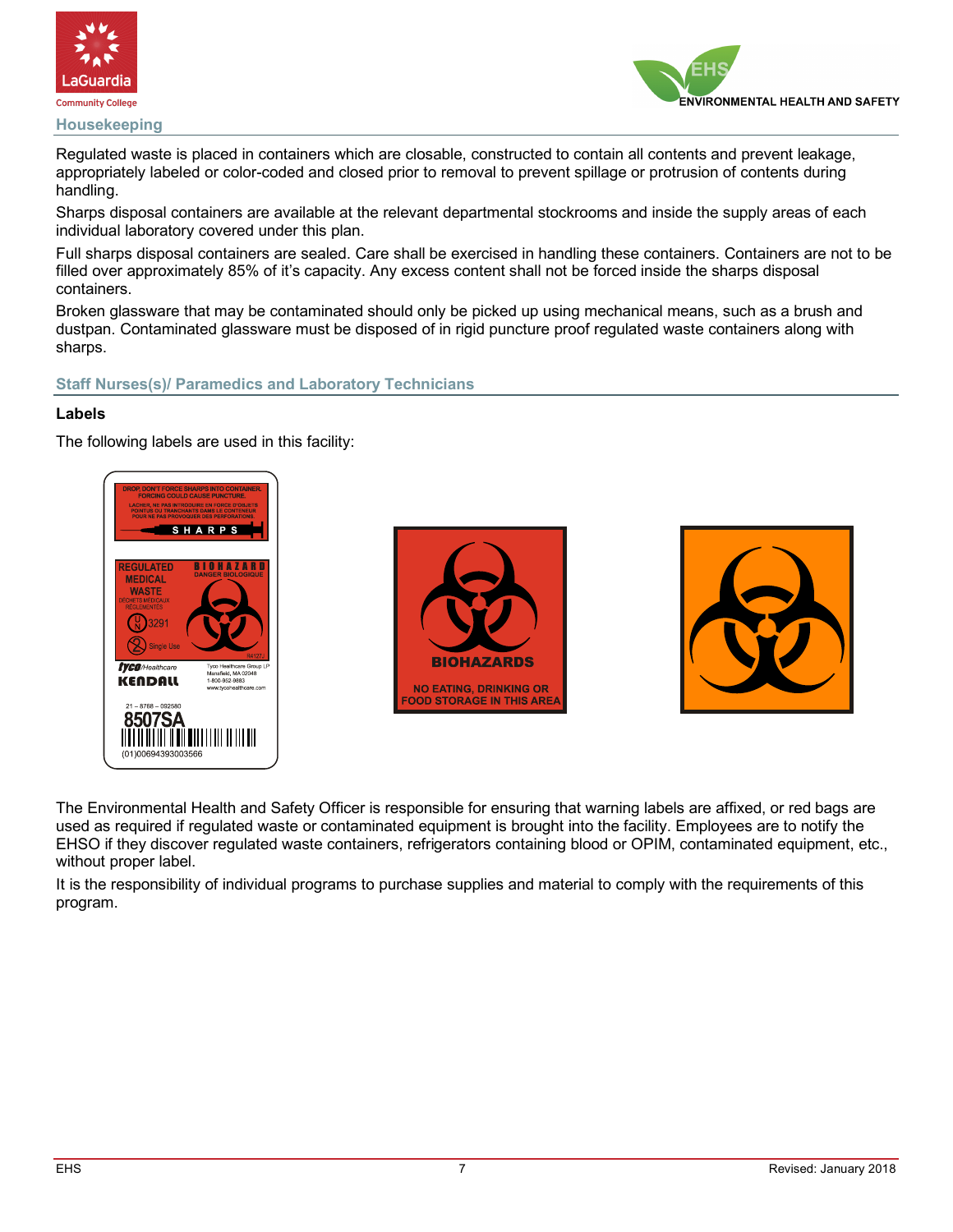



The Environmental Health and Safety Office will provide training to employees on hepatitis B vaccinations, addressing safety, benefits, efficacy, methods of administration, and availability. The hepatitis B vaccination series is available at no cost after initial employee training and within 10 days of initial assignment to all employees identified in the exposure determination section of this plan.

Vaccination is encouraged unless:

- Documentation exists that the employee has previously received the series;
- Antibody testing reveals that the employee is immune; or
- Medical evaluation shows that vaccination is contraindicated.

However, if an employee declines the vaccination, the employee must sign a declination form (Appendix A). Employees who decline may request and obtain the vaccination at a later date at no cost. Documentation of refusal of the vaccination is kept at the Environmental Health and Safety Office, E409.

Vaccination will be provided by a LaGuardia Community College Health Services or a designated clinic.

# **Post-Exposure Evaluation and Follow-Up**

Should an exposure incident occur, contact Environmental Health and Safety at extension 5507 or Public Safety at extension 5555. Contact Public Safety for any life threatening emergencies.

Confidential medical evaluation and follow-up by a licensed health care professional will be arranged by EHSO and department head.

Following initial first aid (clean the wound, flush eyes or other mucous membrane, etc.), the following activities will be performed:

- Document the routes of exposure and how the exposure occurred.
- Identify and document the source individual (unless the employer can establish that identification is infeasible or prohibited by state or local law).
- Obtain consent and make arrangements to have the source individual tested as soon as possible to determine HIV, HCV, and HBV infectivity; document that the source individual's test results were conveyed to the employee's health care provider.
- If the source individual is already known to be HIV, HCV and/or HBV positive, new testing need not be performed.
- Assure that the exposed employee is provided with the source individual's test results and with information about applicable disclosure laws and regulations concerning the identity and infectious status of the source individual (e.g., laws protecting confidentiality).
- After obtaining consent, collect exposed employee's blood as soon as feasible after exposure incident, and test blood for HBV and HIV serological status
- If the employee does not give consent for HIV serological testing during collection of blood for baseline testing, preserve the baseline blood sample for at least 90 days; if the exposed employee elects to have the baseline sample tested during this waiting period, perform testing as soon as feasible.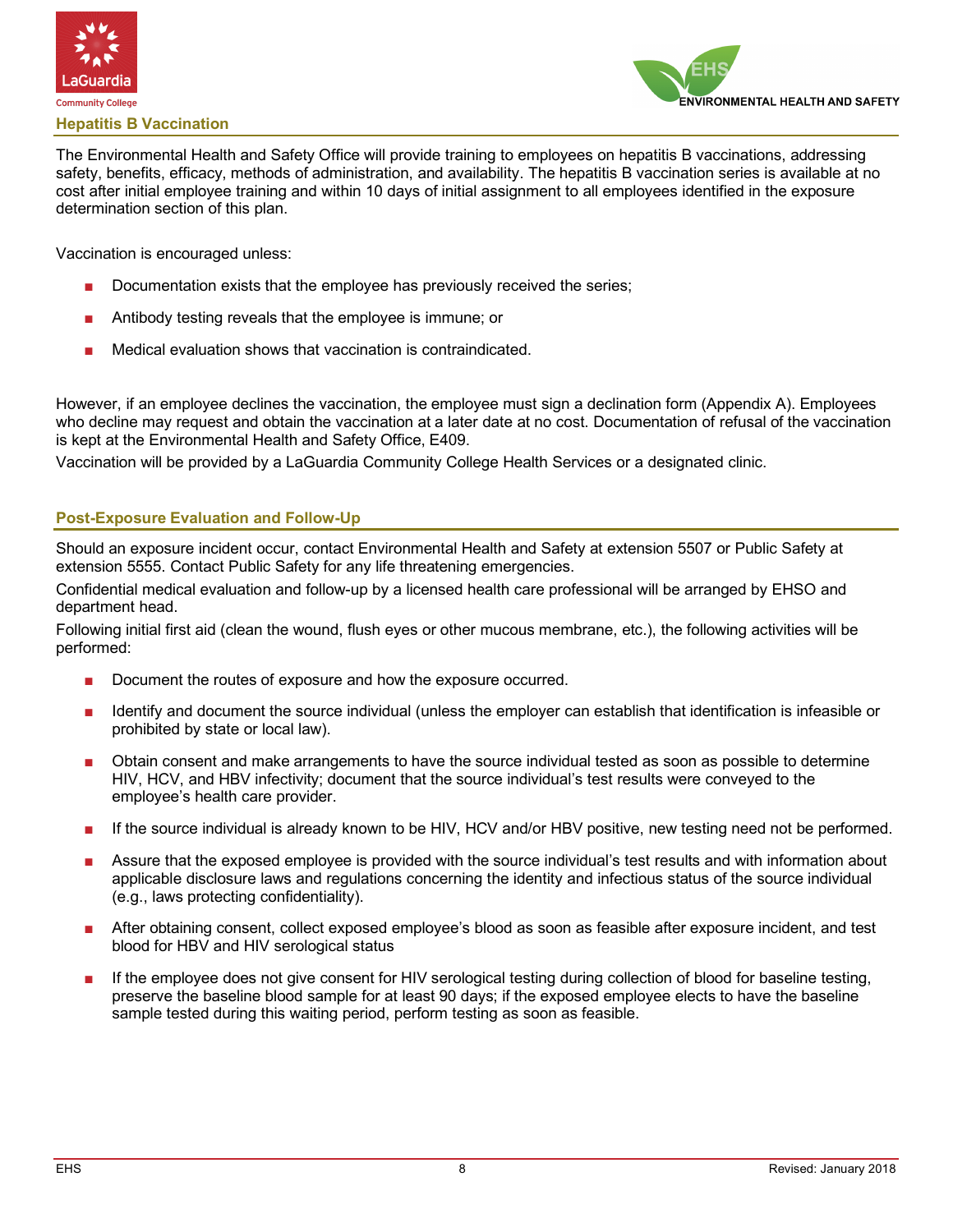



#### **Administration of Post-Exposure Evaluation and Follow-up**

The Environmental Health and Safety Officer ensures that health care professional(s) responsible for employee's hepatitis B vaccination and post-exposure evaluation and follow-up are given a copy of OSHA's bloodborne pathogens standard. The EHSO ensures that the health care professional evaluating an employee after an exposure incident receives the following:

- A description of the employee's job duties relevant to the exposure incident
- Route(s) of exposure
- Circumstances of exposure
- If possible, results of the source individual's blood test
- Relevant employee medical records, including vaccination status

Following a medical evaluation, the EHSO will provide the employee with a copy of the evaluating health care professional's written opinion within 15 days after completion of the evaluation It will be limited to whether the employee requires the hepatitis vaccine and whether the vaccine was administered.

#### **Procedures for Evaluating The Circumstances Surrounding An Exposure Incident**

The Environmental Health and Safety Officer will review the circumstances of all exposure incidents to determine:

- Engineering controls in use at the time
- Work practices followed
- A description of the device being used (including type and brand)
- Protective equipment or clothing that was used at the time of the exposure incident (gloves, eye shields, etc.)
- Location of the incident (Classroom, Gym, Lab, etc.)
- Procedure being performed when the incident occurred
- Employee's training

The EHSO will record all percutaneous injuries in a sharps injury log.

If revision to this process is necessary the EHSO will ensure that appropriate changes are made.

Note: See Appendix B & C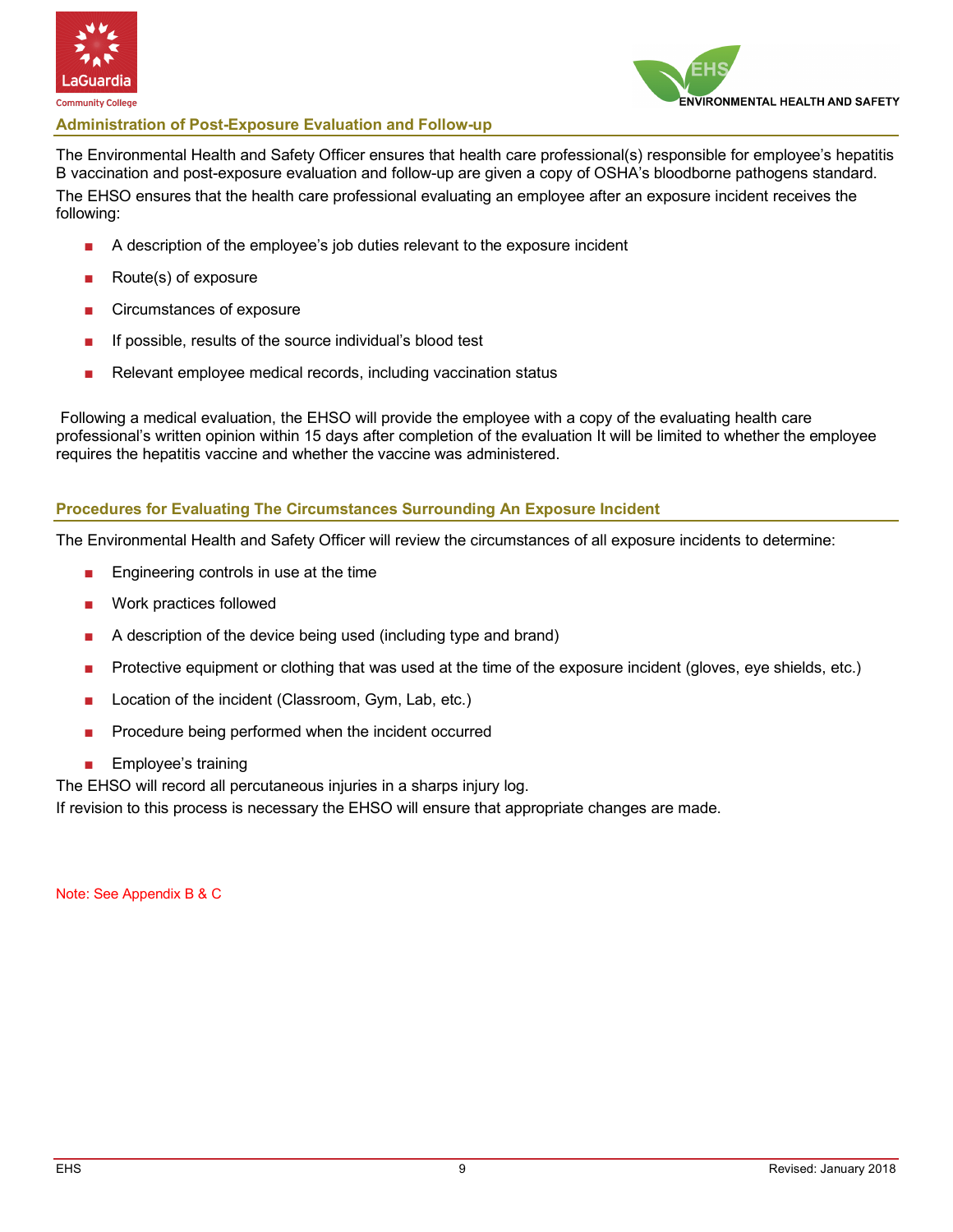



#### **Employee Training**

All employees who have occupational exposure to bloodborne pathogens receive initial and annual training conducted by the Environmental Health and Safety Office. It is the responsibility of the manager and supervisors of covered employees to ensure training is scheduled as required. All employees who have occupational exposure to bloodborne pathogens receive training on the epidemiology, symptoms, and transmission of bloodborne pathogen diseases. In addition, the training program covers, at a minimum, the following elements:

- An explanation of the OSHA/PESH bloodborne pathogen standard and how to obtain a copy
- An explanation of our ECP and how to obtain a copy
- An explanation of methods to recognize tasks and other activities that may involve exposure to blood and OPIM, including what constitutes an exposure incident
- An explanation of the use and limitations of engineering controls, work practices, and PPE
- An explanation of the types, uses, location, removal, handling, decontamination, and disposal of PPE
- An explanation of the basis for PPE selection
- Information on the hepatitis B vaccine, including information on its efficacy, safety, method of administration, the benefits of being vaccinated, and that the vaccine will be offered free of charge
- Information on the appropriate actions to take and persons to contact in an emergency involving blood or OPIM
- An explanation of the procedure to follow if an exposure incident occurs, including the method of reporting the incident and the medical follow-up that will be made available
- Information on the post-exposure evaluation and follow-up that the employer is required to provide for the employee following an exposure incident
- An explanation of the signs and labels and/or color coding required by the standard and used at this facility
- An opportunity for interactive questions and answers with the person conducting the training session.
- Training materials for this facility are available at the Environmental Health and Safety Office E409 (718-482- 5507).

#### **Recordkeeping**

Training records are completed for each employee upon completion of training. These records are kept at the EHS Office at E409.

The training records include:

- The dates of the training sessions
- The contents or a summary of the training sessions
- The name(s) of person(s) conducting the training
- The names and job titles of all persons attending the training sessions

Employee training records are provided upon request to the employee or the employee's authorized representative within 15 working days. Such requests should be sent to the Environmental Health and Safety Officer in writing.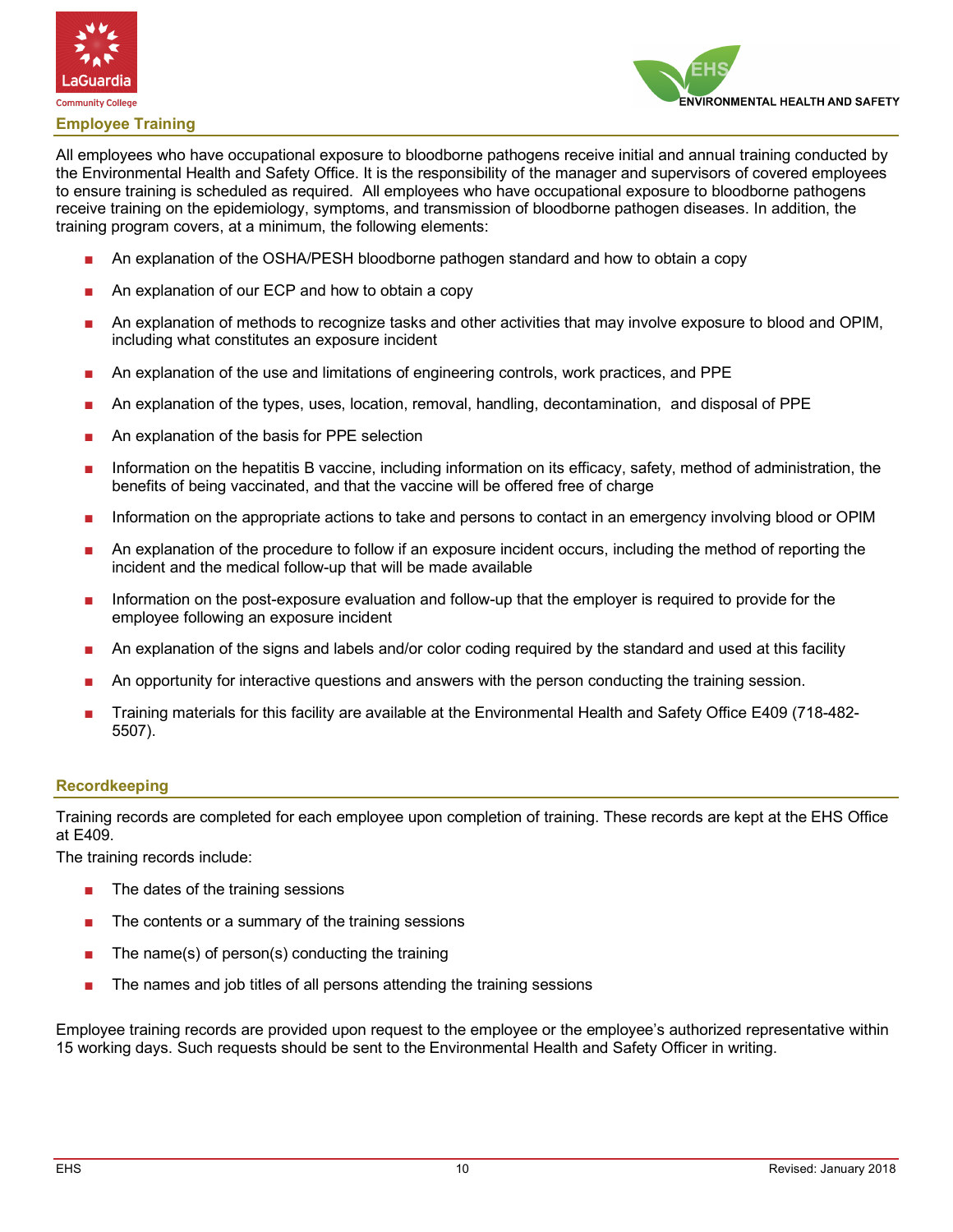



Medical records are maintained for each employee with occupational exposure in accordance with 29 CFR 1910.1020, "Access to Employee Exposure and Medical Records."

The EHS office is responsible for maintenance of the required medical records.

These confidential records are kept in the EHS office for at least the duration of employment plus 30 years.

Employee medical records are provided upon request of the employee or to anyone having written consent of the employee within 15 working days. Such requests should be sent to:

# **LaGuardia Community College**

#### **Environmental Health & Safety Office**

31 10 Thomson Avenue, Room E 409 B Long Island City, NY 11101. **Phone:** (718) 482 5507 **Fax:** (718) 482 5495

# **OSHA Recording**

An exposure incident is evaluated to determine if the case meets OSHA's Recordkeeping Requirements (29 CFR 1904). This determination and the recording activities are done by Andrea Cambridge in the Human Resources Office and reviewed by the EHS office.

#### **Sharps Injury Log**

In addition to the 1904 Recordkeeping Requirements, all percutaneous injuries from contaminated sharps are also recorded in a Sharps Injury Log. All incidences must include at least:

- Date of the injury
- Type and brand of the device involved (syringe, suture needle)
- Department or work area where the incident occurred
- Explanation of how the incident occurred.

This log is reviewed as part of the annual program evaluation and maintained for at least five years following the end of the calendar year covered. If a copy is requested by anyone, it must have any personal identifiers removed from the report.

See Appendix C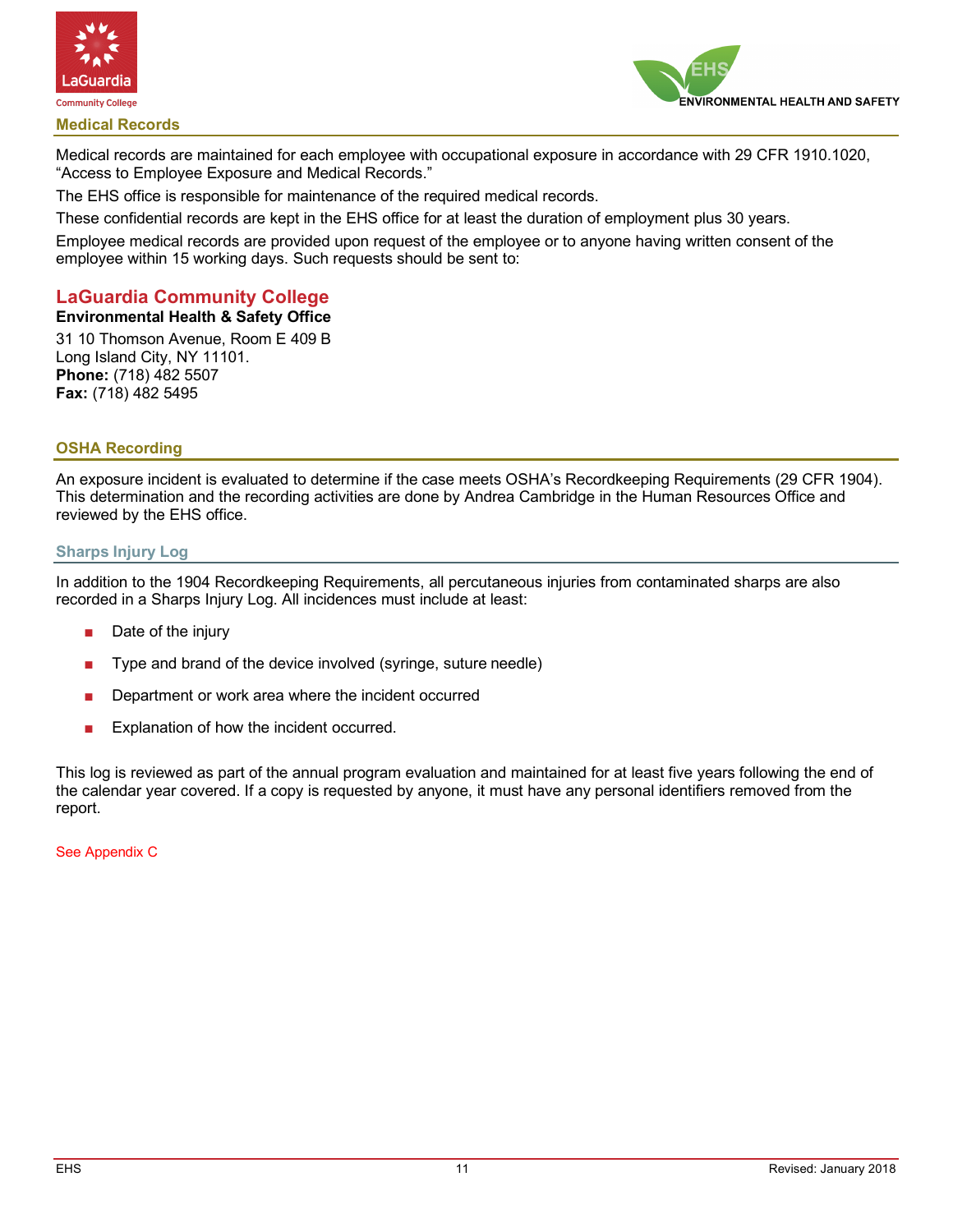



### **Do you want Hepatitis B Vaccination provided at no cost to you?**

(Please read below and sign the appropriate section)

I understand that due to my occupational exposure to blood, or other potentially infectious materials, I may be at risk of acquiring hepatitis B Virus (HBV) infection.

Yes, I want the Hepatitis Vaccine:

By signing below I agree that I have been trained in OSHA's Blood Borne Pathogens Standard and made aware of the risk associated with the Hepatitis B Vaccination, and I wish to receive the vaccination at no cost to me.

Name: Signature: Date: Date: Date: Date: Date: Date: Date: Date: Date: Date: Date: Date: Date: Date: Date: Date: Date: Date: Date: Date: Date: Date: Date: Date: Date: Date: Date: Date: Date: Date: Date: Date: Date: Date: Date: D

**No,** I do not want the Hepatitis B Vaccine at this time:

I have been given the opportunity to be vaccinated with hepatitis B vaccine, at no charge to myself. However, I decline the hepatitis B vaccination at this time.

I understand that by declining this vaccine, I continue to be a risk of acquiring hepatitis B, a serious disease. If in the future I continue to have occupational exposure to blood and other potentially infectious materials, and I want to be vaccinated with the hepatitis B vaccine, I can receive the vaccination series at no charge to me.

| Name:      |       |  |
|------------|-------|--|
| Signature: | Date: |  |

I have already received the hepatitis B vaccination Series with the past Theors/Months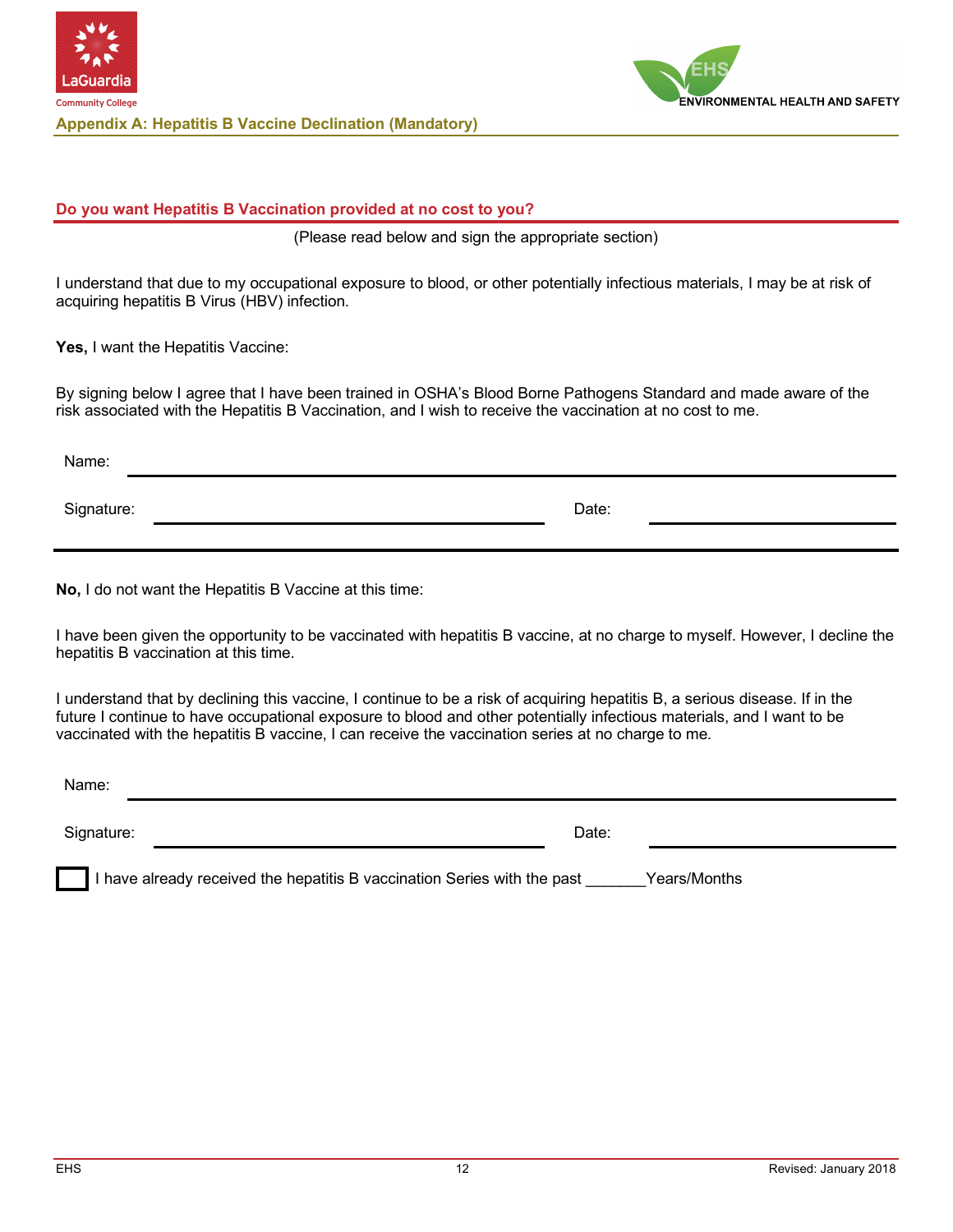



| Date/Time of Incident:                                           |           |
|------------------------------------------------------------------|-----------|
| Location:                                                        |           |
| Person(s) Involved:                                              |           |
| Notification Provided To:                                        |           |
| Description of Any Injury:<br>Was Medical Treatment<br>Required? | Yes<br>No |
| Describe:                                                        |           |
|                                                                  |           |
|                                                                  |           |
|                                                                  |           |
|                                                                  |           |
| Describe Incident in Detail:                                     |           |
|                                                                  |           |
|                                                                  |           |
|                                                                  |           |
|                                                                  |           |
|                                                                  |           |
|                                                                  |           |
|                                                                  |           |
|                                                                  |           |
| Recommended Steps to Prevent Reoccurrence:                       |           |
|                                                                  |           |
|                                                                  |           |
|                                                                  |           |
|                                                                  |           |
|                                                                  |           |
|                                                                  |           |
|                                                                  |           |
|                                                                  |           |
|                                                                  |           |

**NOTE: Public Safety Officers must record the same information as above when reporting a possible exposure incident. However, they must ensure no privacy laws are violated in sharing or reporting these incidents.**